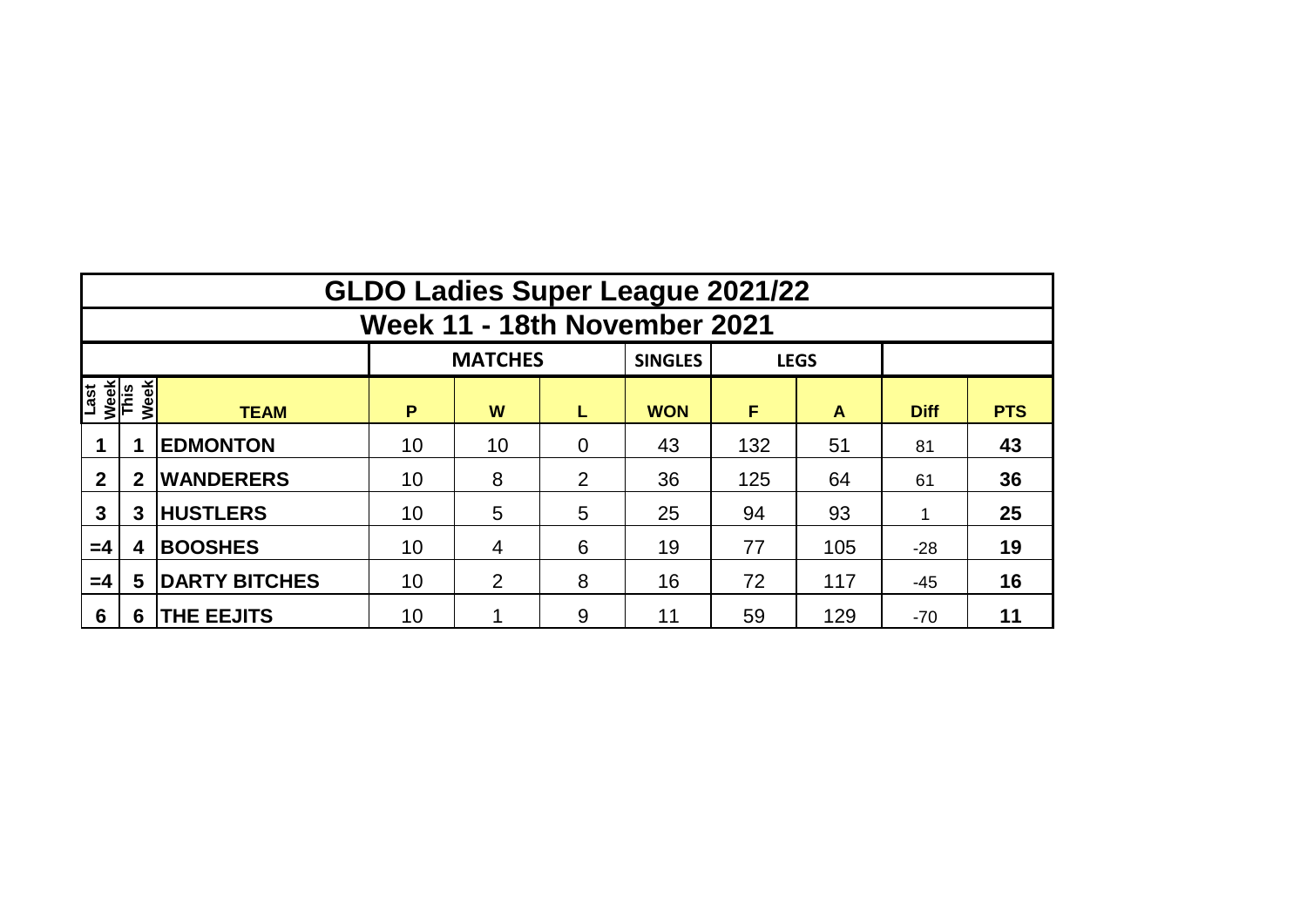## **Greater London Darts Organisation Ladies Super League 2021/22**

## Week 11 DATE 18th November 2021

|                                                     | <b>WANDERERS 4 v 1 DARTY BITCHES</b>             |             |         |                                                                                   |  |                                |                |                |         |                       |                |                |                |                |
|-----------------------------------------------------|--------------------------------------------------|-------------|---------|-----------------------------------------------------------------------------------|--|--------------------------------|----------------|----------------|---------|-----------------------|----------------|----------------|----------------|----------------|
| Ave                                                 | Tons                                             |             | 180 HCO |                                                                                   |  | Ave                            | Tons           |                | 180 HCO |                       |                |                |                |                |
| 13.20                                               | $\overline{2}$                                   |             |         | Dee BELCHER                                                                       |  | 13.78                          | 4              |                |         | Emma LITTLE           | $\overline{2}$ | 3              | 0              | $\mathbf{1}$   |
| 10.76                                               | $\Omega$                                         |             |         | Lynne BIONDINI                                                                    |  | 11.73                          | $\overline{2}$ |                |         | Lisa DUNFORD          | 3              | $\overline{2}$ | $\mathbf{1}$   | $\mathbf{1}$   |
| 21.47                                               | 5                                                |             | 85      | Casey GALLAGHER                                                                   |  | 18.36                          | 3              |                |         | Su HOLT               | 3              | 0              | $\overline{2}$ | $\mathbf{1}$   |
| 18.11                                               | 3                                                |             |         | Carly TOWNSEND                                                                    |  | 12.96                          | $\Omega$       |                |         | <b>Steph DANIELL</b>  | 3              | 0              | 3              | $\mathbf{1}$   |
| 22.43                                               | 5                                                |             | 81      | <b>Steph STUTLEY</b>                                                              |  | 18.33                          | 3              |                |         | <b>Kimmy DANIELL</b>  | 3              | 0              | 4              | $\mathbf{1}$   |
| 17.19                                               | 15                                               | $\Omega$    |         | <b>Team Average</b>                                                               |  | 15.03                          | 12             | $\overline{0}$ |         | <b>Team Average</b>   | 14             | 5              | 4              | $\mathbf{1}$   |
| Res:<br>Res:                                        |                                                  |             |         |                                                                                   |  |                                |                |                |         |                       |                |                |                |                |
| <b>Final result</b><br>14<br>5<br>4                 |                                                  |             |         |                                                                                   |  |                                |                |                |         |                       |                | 1              |                |                |
|                                                     |                                                  |             |         |                                                                                   |  |                                |                |                |         |                       |                |                |                |                |
|                                                     |                                                  |             |         |                                                                                   |  | THE EEJITS 1 v 4 BOOSHES       |                |                |         |                       |                |                |                |                |
| Ave                                                 | Tons                                             |             | 180 HCO |                                                                                   |  | Ave                            | <b>Tons</b>    |                | 180 HCO |                       |                |                |                |                |
| 11.52                                               | 1                                                |             |         | Claire CAMELO                                                                     |  | 11.18                          | $\mathbf{1}$   |                |         | <b>Chloe ARTISS</b>   | 1              | 3              | 0              | $\mathbf{1}$   |
| 11.29                                               | 2                                                |             |         | <b>Coral STEVENS</b>                                                              |  | 12.18                          | 3              | 1              |         | Mary CUSACK           | $\overline{2}$ | 3              | 0              | $\overline{2}$ |
| 16.21                                               | $\mathbf{1}$                                     |             |         | Sarah CRONIN                                                                      |  | 22.43                          | $\overline{7}$ |                |         | Deb WATLING           | 0              | 3              | 0              | 3              |
| 13.65                                               | 2                                                |             |         | Sian RADLETT                                                                      |  | 13.11                          | $\overline{2}$ |                |         | Luci CUNNINGHAM       | 1              | 3              | 0              | 4              |
| 14.16                                               | 3                                                |             |         | Christina CRONIN                                                                  |  | 14.50                          | 4              |                |         | Nic WATLING           | 3              | $\overline{2}$ | $\mathbf{1}$   | 4              |
| 13.37                                               | 9                                                | $\mathbf 0$ |         | <b>Team Average</b>                                                               |  | 14.68                          | 17             | $\mathbf{1}$   |         | <b>Team Average</b>   | $\overline{7}$ | 14             | 1              | 4              |
| Res:                                                |                                                  |             |         |                                                                                   |  | Res:                           |                |                |         |                       |                |                |                |                |
| <b>Final result</b><br>14<br>$\mathbf{1}$<br>4<br>7 |                                                  |             |         |                                                                                   |  |                                |                |                |         |                       |                |                |                |                |
|                                                     |                                                  |             |         |                                                                                   |  |                                |                |                |         |                       |                |                |                |                |
|                                                     |                                                  |             |         |                                                                                   |  | <b>EDMONTON 4 v 1 HUSTLERS</b> |                |                |         |                       |                |                |                |                |
| Ave                                                 | Tons                                             |             | 180 HCO |                                                                                   |  | Ave                            | Tons           |                | 180 HCO |                       |                |                |                |                |
| 16.64                                               | 2                                                |             |         | Mandy SOLOMONS                                                                    |  | 21.49                          | $\overline{7}$ |                |         | Juliane BIRCHALL      | 3              | $\overline{2}$ | 1              | 0              |
| 16.90                                               | $\overline{2}$                                   |             |         | Pat ROGERS                                                                        |  | 19.52                          | 6              |                |         | Nikki PATTEN          | $\mathbf{1}$   | 3              | $\mathbf{1}$   | $\mathbf{1}$   |
| 15.81                                               | $\Omega$                                         |             |         | Tammy MACKENZIE                                                                   |  | 13.73                          | $\mathbf{1}$   |                |         | Amanda MILBURN        | 3              | 0              | $\overline{2}$ | $\mathbf{1}$   |
| 15.82                                               | $\mathbf{1}$                                     |             |         | Leanne PEETOOM                                                                    |  | 13.29                          | 0              |                |         | Eileen WAVING         | 3              | 0              | 3              | $\mathbf{1}$   |
| 17.48                                               | $\overline{2}$                                   |             |         | Donna GLEED                                                                       |  | 14.39                          | $\overline{2}$ |                |         | <b>Sharon MCMAHON</b> | 3              | 0              | $\overline{4}$ | $\mathbf{1}$   |
| 16.53                                               | $\overline{7}$                                   | $\Omega$    |         | <b>Team Average</b>                                                               |  | 16.48                          | 16             | 0              |         | <b>Team Average</b>   | 13             | 5              | 4              | $\mathbf{1}$   |
| Res:                                                |                                                  |             |         |                                                                                   |  | Res:                           | Carole BELCHER |                |         |                       |                |                |                |                |
|                                                     |                                                  |             |         |                                                                                   |  |                                |                |                |         | <b>Final result</b>   | 13             | 5              | 4              | $\mathbf{1}$   |
|                                                     |                                                  |             |         |                                                                                   |  |                                |                |                |         |                       |                |                |                |                |
|                                                     |                                                  |             |         | Top Team Average This Week: Wanderers - 17.19                                     |  |                                |                |                |         |                       |                |                |                |                |
|                                                     |                                                  |             |         | Top Individual Average: Deb WATLING - Booshes / Steph STUTLEY - Wanderers - 22.43 |  |                                |                |                |         |                       |                |                |                |                |
|                                                     |                                                  |             |         |                                                                                   |  |                                |                |                |         |                       |                |                |                |                |
|                                                     |                                                  |             |         |                                                                                   |  |                                |                |                |         |                       |                |                |                |                |
|                                                     | Highest Finish: Casey GALLAGHER - Wanderers - 85 |             |         |                                                                                   |  |                                |                |                |         |                       |                |                |                |                |
| 180's: Mary CUSACK - Booshes                        |                                                  |             |         |                                                                                   |  |                                |                |                |         |                       |                |                |                |                |
|                                                     |                                                  |             |         |                                                                                   |  |                                |                |                |         |                       |                |                |                |                |
|                                                     |                                                  |             |         |                                                                                   |  |                                |                |                |         |                       |                |                |                |                |